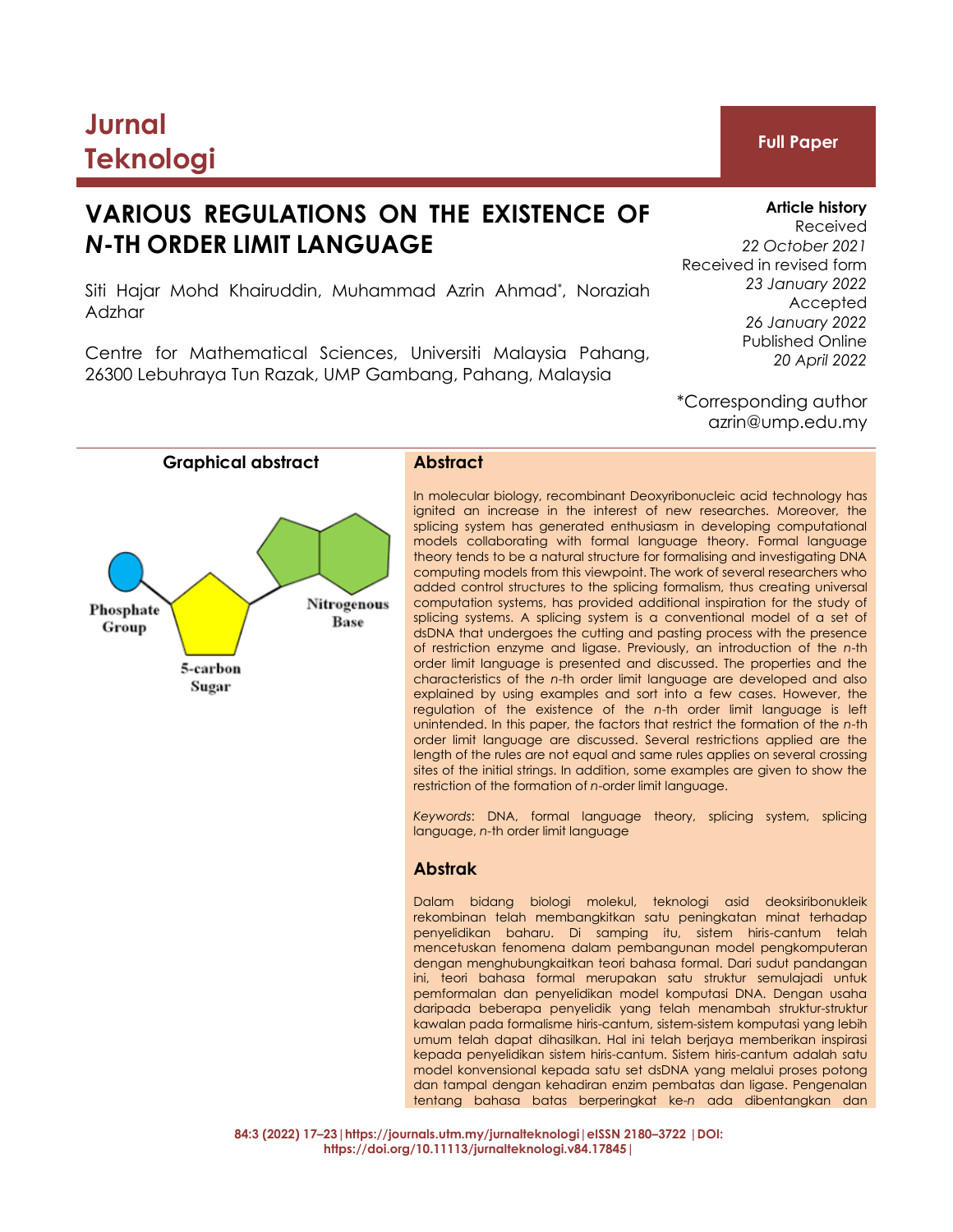dibincangkan sebelum ini. Sifat-sifat dan ciri-ciri bahasa batas berperingkat ke-*n* telah dibangunkan dan dihuraikan dengan menggunakan beberapa contoh dan telah dikategorikan kepada beberapa kes. Walau bagaimanapun, peraturan mengenai kewujudan bahasa batas berperingkat ke-*n* telah diabaikan secara tidak sengaja. Kertas kerja penyelidikan ini ada membincangkan faktor-faktor yang menghalang pembentukan bahasa batas berperingkat ke-*n*. Faktor-faktor itu adalah penggunaan peraturan yang tidak sama panjang dan penggunaan peraturan yang sama terhadap beberapa lintasan dalam jujukan awal. Selain itu, beberapa contoh juga diberikan untuk menunjukkan had dalam pembentukan bahasa batas berperingkat ke-*n.*

*Kata kunci*: DNA, teori bahasa formal, sistem hiris-cantum, bahasa hiriscantum, bahasa batas berperingkat ke-*n*

© 2022 Penerbit UTM Press. All rights reserved

# **1.0 INTRODUCTION**

Deoxyribonucleic acid (DNA) is a molecule made up of double polynucleotide chains that coil together to form a double helix that contains coded information for the formation, operating, reproduction, and breeding of all organisms [1]. DNA is made up of nucleotides [2]. Covalent bonds are used to link nucleotides together in a chain. The structure of DNA is illustrated Figure 1.



**Figure 1** The Structure of DNA [1]

The Head splicing system rapidly grows and is significant to various fields such as information macromolecules and formal language theory [3]. The Head splicing system is also known as the deoxyribonucleic acid (DNA) splicing system [4]. Splicing system is the process of cut and paste double-stranded DNA (dsDNA) with the presentation of restriction enzymes is called the splicing system [6]. The DNA molecules from the splicing system operate as strings in formal language theory [5]. Several types of splicing systems have been introduced, such as in 1996, Paun and Pixton have introduced the splicing system, the Paun splicing system [7] and Pixton splicing system [8], respectively. A few years later, Goode and Pixton also introduce the Goode-Pixton (G-P) splicing system [9]. Furthermore, Yusof-Goode (Y-G) splicing systems [10] were also introduced by

Yusof in 2012. The concept for proposing this model is based on the properties of the restriction enzyme itself and the transparent behaviour of the actual process of DNA replication [11]. Formal language theory is used to examine the splicing system in which the resulting molecules from the splicing process develop a language known as splicing language [9].

There are several types of splicing language such as two stages [12], limit [9], transient[13], simple [14], first-order limit [9], second-order limit [15], *n-*th order limit language [16], fuzzy [17] and crips language [17] which different splicing models can generate. This study focuses on the limit language, first proposed by Goode [9] after examining the behaviour of DNA molecules in the last stage. The wet splicing method, which is a laboratory method for splicing DNAs, was then carried out. The DNA molecules were inspected and studied once the process was completed or reached a limit known as limit language. Furthermore, this language is utilised to create the *n*th order limit language.

Previously, *n-*th order limit language has been introduced by Goode in [9]. According to Goode's definition, the order of the limit language is established by comparing the language generated. The number of rules involved in the splicing system defines the *n-*th order limit language, according to the revised definition [16]. Given that the rules must be of the same length, it guarantees that the string combination matches the pattern shown in the main result. Thus, the *n-*th order limit language is proposed by the number of rules that arise from the string combination created.

The following section provides the basic definitions used in this paper.

# **2.0 PRELIMINARIES**

The concepts related to splicing languages are described in this section. The Head splicing system is given in the formal definition too.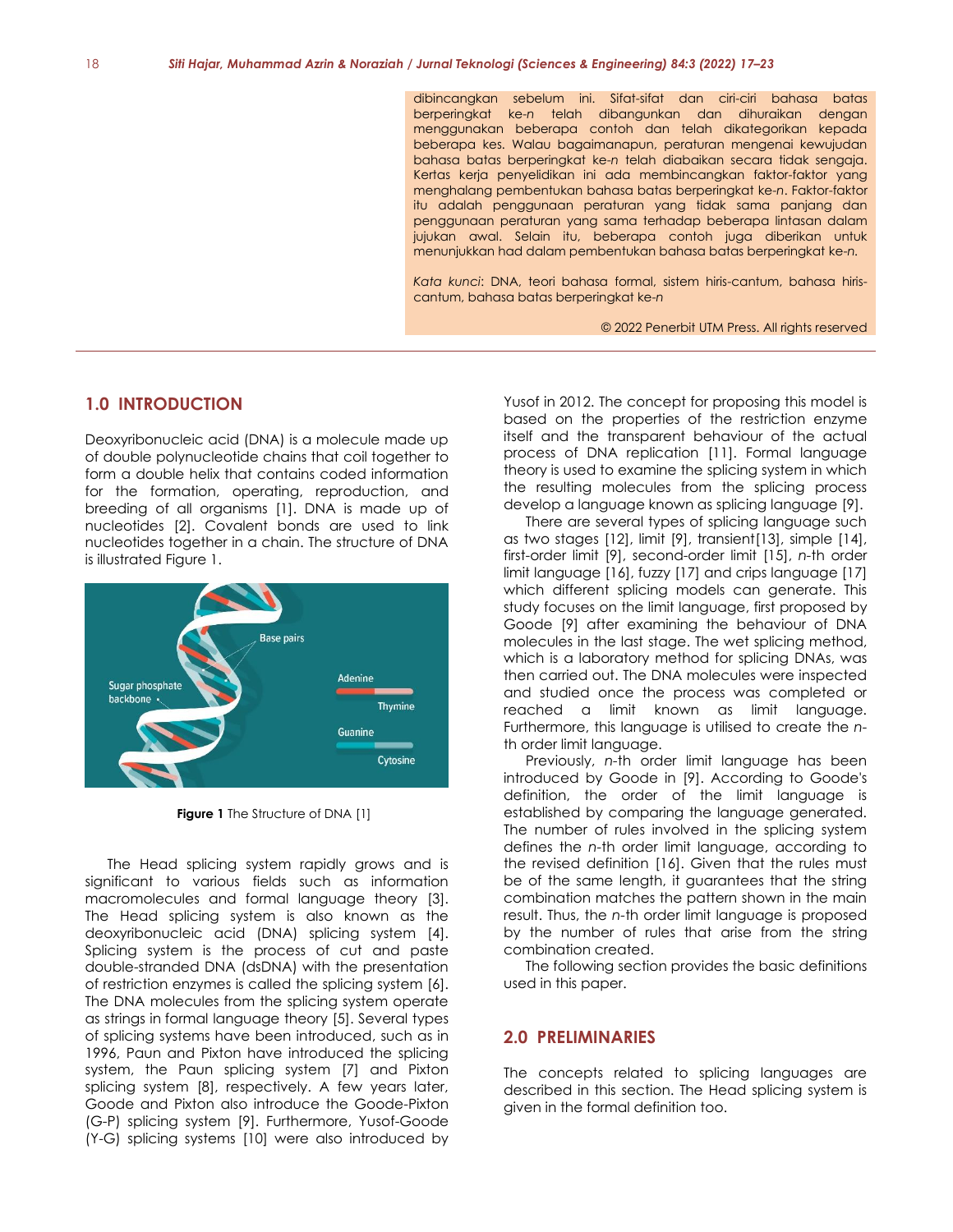#### **Definition 1: Alphabets, A [18]**

An alphabet *A* is a finite non-empty set of symbols.

#### **Definition 2: Strings [18]**

A string is a finite sequence of symbols from the alphabet, *A* .

#### **Definition 3: Language, L [18]**

Language is a set of strings are chosen from *A*\*, where *A* is a particular alphabet.

#### **Definition 4: Palindrome [10]**

If the sequence from the left to the right side of the upper single strand equals the sequence from the right to the left side of the lower single strand, the string I of dsDNA is said to be a palindrome.

#### **Definition 5: Head Splicing System 4 [3]**

A splicing system  $S = (A,I,B,C)$  consists comprises four different sets of elements  $A/I,B$  and C, elaborated as follows:

*A* is a set of alphabet,

*I* is a set of initial string,

*B* is a set of rules, representing a 5'-overhang or blunt end,

*C* is a set of rules, representing a 3'-overhang.

Next, the definition of limit, second-order limit language and *n-*th order limit language is presented.

#### **Definition 6: Limit Language [9]**

Limit language is referred to first-order limit language and described as a splicing language that results from the remaining molecules after the splicing system has reached its equilibrium state or is completed.

#### **Definition 7: Second Order Limit Language [19]**

A splicing language is called a second-order limit language if the set of string produced in second order limit words is different from the set of strings of the splicing language. In other words,  $L_2(S) \cap L(S) = \emptyset$ ,  $L_2(S) \cap L_1(S) = \emptyset$ , and  $L_2(S) \not\subset L(S)$ .

The derivation of the *n-*th order limit language is obtained from the idea of the second-order limit language and *n-*th order limit language from Goode [9]. The following is the definition of *n-*th order limit language.

#### **Definition 8:** *n-***th order Limit Language [9]**

Let L<sub>n−1</sub> be the set of second-order limit words of L, the set L<sub>n</sub> of *n*-order limit words of L to be the set of the first-order limit of  $L_{n-1}$ . We obtain  $L_n$  from  $L_{n-1}$  by deleting the words that are transient in L<sub>n-1</sub>.

Then, the original definition is improvised as follows.

Let *L(S)* be the splicing language of the splicing system S. We then define  $L_n(S)$  such that *n* represents the order of the limit language. Initial

strings of the splicing system *S* consist of *cxd*, where *c* and *d* are the left and right contexts, respectively and *x* is the crossing site. The *n-*th order limit language is defined by the number of rules that act on each crossing site, *x* in which the set of rules is different from each other. Note that the rules must have the same length of crossing sites. A splicing language is called *n-*th order limit language, denoted by  $L_n(S)$ , if the set of string produce in  $L_n(S)$ is different from the set of strings of  $L_1(S)$ ,  $L_2(S)$ , ..., $L_n(S)$  such that  $L_n(S) = \varnothing$ 1 *n n* and  $L_1(S) \not\subset L_2(S) \not\subset \ldots \not\subset L_n(S)$ . [16]

# **3.0 RESULTS AND DISCUSSION**

In this section, two lemmas and a theorem are given on the non-existence of *n-*th order limit language in the Head splicing system. The Head splicing system is used throughout the research because it is the pioneer splicing system and, in this research, the focus is on the number of rules. The examples are restricted to a set of initial strings but can be applied to *m* number of initial strings. In addition, the length of set of rules used in the splicing system are set to be different. Meanwhile, Lemma 2 focused on the same rules apply on several crossing sites of the initial strings.

Based on the revised definition of *n-*th order limit language, the following theorem and lemma are used throughout this paper.

#### **Theorem** [20]

If a splicing system contains *m* number of initial strings, and *n* number of rules then the splicing system generates *n*-th order limit language.

#### **Lemma** [20]

Every *n*-th order limit language produces (2n−2) different combination of strings.

An example is given to enhance the understanding of the above theorem and lemma which focuses on the second order limit language.

### **Example**

Let *S* be Head splicing system containing an initial string and two rules  $S = (\{\alpha, c, g, t\}, \{\mu$ wxzzwxxy $\gamma\}, \{(\mathsf{w}, \mathsf{x}z, z), (\mathsf{w}, \mathsf{x}x, y)\}, \varnothing)$ , where w and z as well as x and y are complements of each other and  $\mu$ ,  $\gamma$ ,  $w$ ,  $x$ ,  $y$ ,  $z \in A^*$ . The initial string is given as follows:

$$
5' - \mu w^s xzzw^s xxy\gamma - 3'
$$
  

$$
3' - \mu' zyw_*wzyy_*xy' - 5'
$$

The splicing language produced after the splicing process is given as follows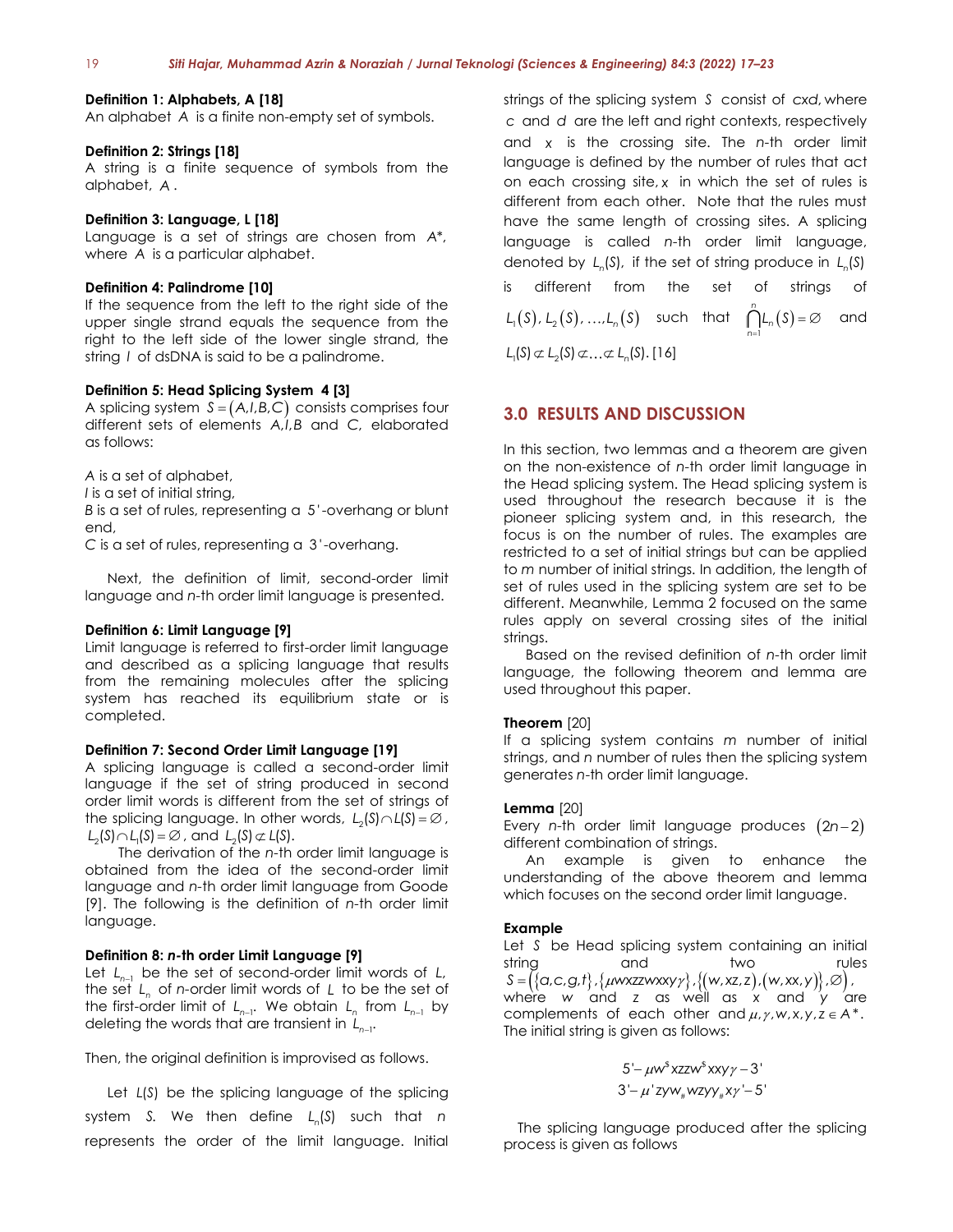#### 20 *Siti Hajar, Muhammad Azrin & Noraziah / Jurnal Teknologi (Sciences & Engineering) 84:3 (2022) 17–23*

$$
L(S) = \begin{cases} \mu w x x y \gamma, \mu w w y z \mu', \gamma' x x x y \gamma, \\ \mu w y y z w w y z \mu', \mu w x z z w x x y \gamma, \\ \mu w x z z w y y z w w y z \mu', \dots \end{cases}
$$

where  $\mu', \gamma' \in A^*$ .

Since the number of rules determines the order, the second-order limit language of the splicing system is given as follows:

$$
L_2(S) = \begin{cases} \mu w (xzzw \cup yyzw) * xxy\gamma, \\ \mu w (xzzw \cup yyzw) * wyz\mu', \\ \gamma * (xzzw \cup yyzw) xxy\gamma \end{cases}
$$

where the symbol  $(\hbox{}^\ast)$  and  $(\cup)$  in regular expression. denotes that the string can occur recursively as well as either string *xzzw* and *yyzw* can alternately occur, respectively. The combination of the string of the language for the above splicing language are *xzzw* and *yyzw*. So from here, if two rules are used in the splicing system, then  $n = 2$  gives  $2n - 2 = 2$ . Thus, two string combinations of the language is produced. (1) =  $\begin{vmatrix} \cos \theta & -\cos \theta & \sin \theta \end{vmatrix}$  (1) =  $\begin{vmatrix} \cos \theta & -\cos \theta & \sin \theta \end{vmatrix}$ <br>
with the state of the state of the state of the state of the state of the state of the state of the state of the state of the state of the state of

In this paper, the Lemmas are given to support the proof of a theorem on the non-existence of the *n*-th order limit language. Then, two lemmas of nonexisting of the *n-*th order limit language are presented.

#### **Lemma 1**

Let  $S = (A,I,B,C)$  be the Head splicing system consisting of *m* number of initial strings and *n* number of rules consisting of different lengths of rules. If no 2n−2 combination of the strings is produced, then no *n-*th order limit language exists.

#### **Proof**

In this lemma, the proving technique is direct proof by showing  $P \Rightarrow Q$ . Let P be no the combination of the strings and *Q be* no *n-*th order limit language exist. So, in this proving method we show that P then conclude that *Q*. There are three cases presented below.

# **Case 1: An initial string and two rules**

Let

 $S = (\{p, q, r, s\}, \{\varpi p \} \cap \{q \neq s\}, \{p, pq, r\}, \{qq, q, rs\}, \varnothing).$ be the Head splicing system where p and s, as well as *q* and *r*, are the complements of each other, where  $\varpi$ , $\xi$ , $p$ , $q$ , $r$ , $s \in A^*$ . An initial string and two rules are used in this splicing system. The initial string is given as follows:

$$
5' - \varpi p^s pqrqq^s qrs\xi - 3'
$$
  

$$
3' - \varpi ssr_{\#} qrr_{\#} qp\xi - 5'
$$

The splicing language produced after the splicing

Here, there are two rules used in this splicing system. Based on what we have discussed in the lemma  $[20]$ , if  $n = 2$ , then  $2(2)-2=2$ . Thus, there should be two combinations of the string of the language that will be produced. However, in the above splicing language, there is only one combination of strings produced, which is (*pqrqq*). The length of the rules act on the string is not equal. Then, there is no existence of second-order limit language even two rules are used.

#### **Case 2: An initial string and three rules**

Let  $\left\{ \mathsf{p},\mathsf{q},\mathsf{r},\mathsf{s}\right\}$  ,  $\left\{ \mathsf{\small \pi} \mathsf{\small \pi} \mathsf{\small \pi} \mathsf{\small \pi} \mathsf{\small \pi} \mathsf{\small \pi} \mathsf{\small \pi} \mathsf{\small \pi} \mathsf{\small \pi} \right\}$  .  $\left\{ \mathsf{p},\mathsf{p}\mathsf{q},\mathsf{r}\right\} \left\{ \mathsf{q}\mathsf{q},\mathsf{q},\mathsf{rs}\right\} \left\{ \mathsf{p}\mathsf{p},\mathsf{q}\mathsf{q},\mathsf{p}\mathsf{p}\right\} .$  $=\hspace*{-1em}\begin{pmatrix} \{p,q,r,s\},\{appqrqqqrs\xi\},\\ \{p,pq,r\}\{qq,q,rs\}\{pp,qqq,pp\},\varnothing \end{pmatrix}$ , , , , , , ,  $\mathcal{S} = \left\{ \left\{ \mathcal{P},\mathcal{G},\mathcal{I},\mathcal{S}\right\} ,\right\}$  *a* ppqrqqqrs *p pq r qq q rs pp qq pp* be the

Head splicing system *p* and *s*, as well as *q* and *r*, are the complements of each other, and  $\varpi$ ,  $\xi$ ,  $p$ ,  $q$ ,  $r$ ,  $s \in A^*$ . An initial string and three rules are used in this splicing system. The initial string is given as follows.

 − − # # # 3' 5' *ssr qrrr qpssrsr pp* − − \$ \$ \$ 5' 3' *p pqrqq qrspp qpqpp*

The splicing language produced after the splicing process is as follows:

$$
L(S) = \{\varpi p \big(\text{pargargp} \big) \cdot \text{qp} \text{qp} \big\}.
$$

Here, there are three rules used in this splicing system. Based on what we have discussed in the lemma [20], if  $n = 3$ , then  $2(3)-2=4$ . There should be four string combinations of the language that will be produced. However, in the above splicing language, there is only one combination of strings produced, which is (*pqrqqqrspp*). The length of the rules act on the string is not equal. Hence, there is no existence of third-order limit language even three rules are used.

#### **Case 3: An initial string and four rules** Let

$$
\mathcal{S} = \begin{pmatrix} \{p,q,r,s\}, \{ \text{æppqrqqqrsppqqpppppqppqppg}\}, \\ \{p,pq,r\} \{qq,q,rs\} \{pp,qqp\} \{ppp,q,ppp\}, \varnothing \end{pmatrix}
$$

be the Head splicing system *p* and *s*, as well as *q* and *r*, are the complements of each other, and  $\varpi$ ,  $\xi$ ,  $p$ ,  $q$ ,  $r$ ,  $s \in A^*$ . An initial string and three rules are used in this splicing system. The initial string is given as follows.

> − − \$ \$ \$ \$ 5' 3' *p pqrqq qrspp qqppppp qppp* æp" paraa" arspp" aappppp" appp*&−.*<br>3 '− æ ' ssr<sub>#</sub> qrrr<sub>#</sub> apssrr<sub>#</sub> sssssr<sub>#</sub> sss&' − 5 '

The splicing language produced after the splicing process is as follows: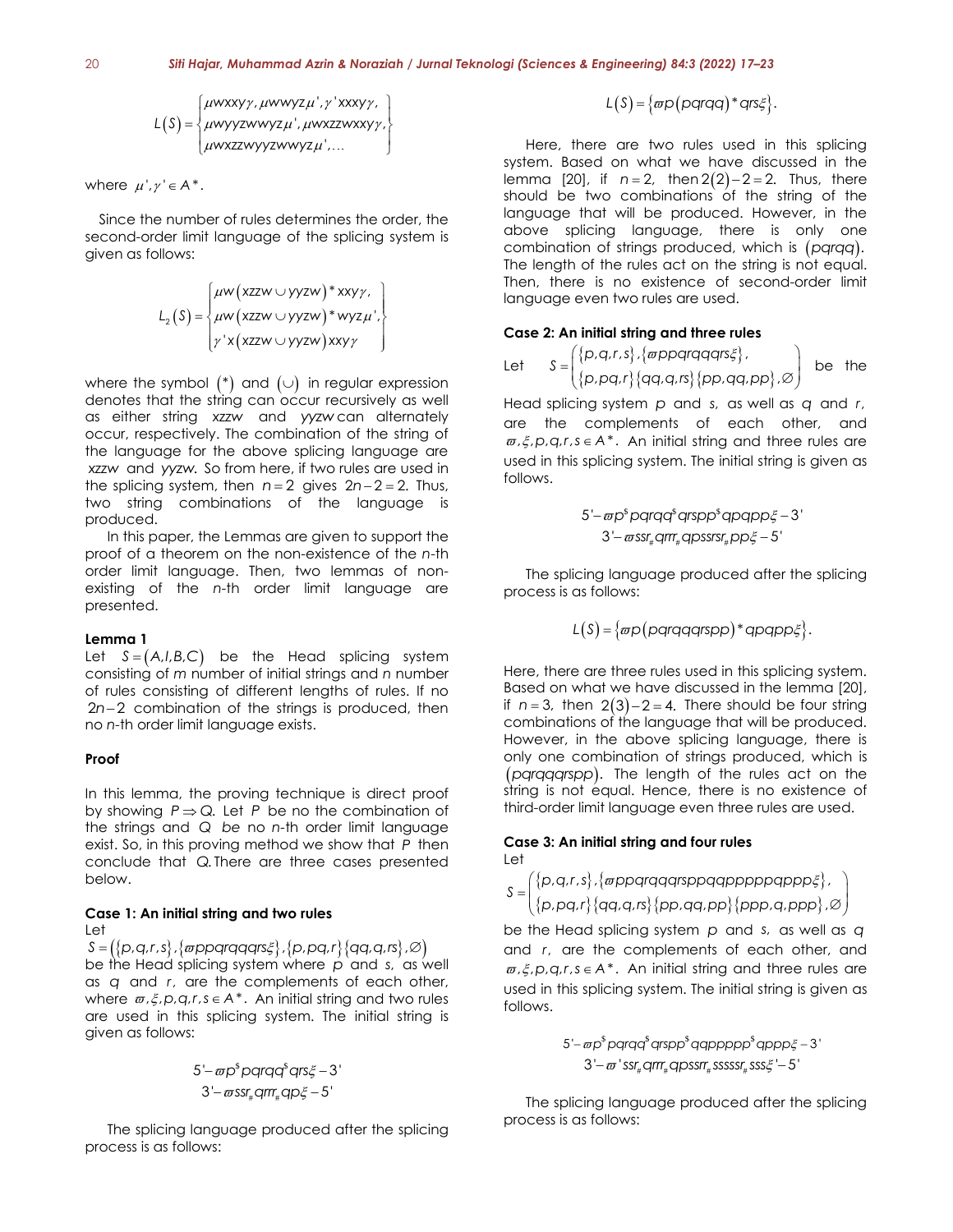# $L(S) = \{ \varpi p(\text{pqrqqqrsppqqppppp})^* \text{qpqppp}\}.$

Here, there are three rules used in this splicing system. Based on what we have discussed in the lemma [20], if  $n = 4$ , then  $2(4)-2=6$ . There should be six string combinations of the language that will be produced. However, in the above splicing language, there is only one combination of strings produced, which is (*pqrqqqrsppqqppppp*). The length of the rules act on the string is not equal. Hence, there is no existence of fourth-order limit language even four rules are used. The summarisation of the cases in Lemma 1 is given in the Table 1.

| <b>Table 1</b> Summarisation of Cases in Lemma 1 |
|--------------------------------------------------|
|--------------------------------------------------|

| Cases | Number of<br>Rules, $n$ | Number of<br><b>Combination of</b><br>the strings,<br>$2n - 2$ | The existence<br>of n-th Order<br>Limit<br>Language |
|-------|-------------------------|----------------------------------------------------------------|-----------------------------------------------------|
|       |                         |                                                                | <b>No</b>                                           |
|       |                         |                                                                | No                                                  |
|       |                         |                                                                | NΩ                                                  |

By using the finding for the above cases, the same findings are predicted until *n* number of rules when the rules involve in the splicing system have different length. The reason being, it has shown only a combination of string is found in each strings of the language which contradicted with the corallary above. Based on Table 1, the we can see that there are no 2n−2 combination of the strings produces for all cases, then there is no existence of *n-*th order limit language. So,  $P \Rightarrow Q$ .

We then proceed to Lemma 2.

#### **Lemma 2**

Let  $S = (A,I,B,C)$  be the Head splicing system with *m* number of initial strings in a set of initial strings, *I* and a rule in a set of rules, *B*. *I* contains many crossing sites such that the crossing site is palindrome. If no 2n-2 combination of the strings is produced, then no *n-*th order limit language exists.

### **Proof**

In this lemma, the same approach is used which is show that  $P \Rightarrow Q$ . Let P be no combination of the strings and *Q be* no *n-*th order limit language exist. So, in this proving method we show that P then conclude that *Q*. There are three cases presented below.

# **Case 1: An initial string with two crossing sites**

**Case 1: An initial string with two crossing sites<br>Let S = ({p,q,r,s},{@ppssppss***ξ***},{p,ps,s},Ø) be the** Head splicing system where *p* and *s*, as well as *q* and *r*, are the complements of each other and

 $\varpi$ ,  $\xi$ ,  $p$ ,  $q$ ,  $r$ ,  $s \in A^*$ . The initial string that contains two crossing sites is given as follows:

$$
5' - \varpi p^s \text{pssp}^s \text{pssp}_4^s - 3'
$$
  

$$
3' - \varpi \text{ssp}_4 \text{pssp}_4^s p' \xi - 5'
$$

The splicing language produced after the splicing process is as follows:

$$
L(S) = \{ \varpi p \, (p s s p)^* \, p s s \varpi^*, \xi^* p \, (p s s p)^* \, p s s \xi \}
$$

where  $\varpi', \xi' \in A^*$ .

Here, the splicing language only has a combination of the string of the language. There is no existence of the *n*-th order limit language since splicing among the strings of the generated splicing language will regenerate the same splicing language. Here, there is only one combination of the string of the language, which is (*pssp*).

#### **Case 2: An initial string with three crossing sites**

Let  $S = (\{p,q,r,s\},\{\varpi$ ppssppssppss $\xi\},\{p,ps,s\},\varnothing)$  be the Head splicing system where p and s, as well as *q* and *r*, are the complements of each other and  $\varpi$ ,  $\xi$ ,  $p$ ,  $q$ ,  $r$ ,  $s \in A^*$ . The initial string that contains three crossing sites is given as follows.

$$
5' - \varpi p^s \text{pssp}^s \text{pssp}^s \text{pssp}^2 - 3'
$$
  

$$
3' - \varpi \text{'ssp}_* \text{pssp}_* \text{pssp}_* p' \zeta - 5'
$$

The splicing language produced after the splicing process is as follows:

 $L(S) = \{\varpi p(\text{pssp}) * \text{pssm}', \xi' p(\text{pssp}) * \text{psss}\xi\},\$ 

where  $\varpi', \xi' \in A^*$ .

Similar to the above case, the splicing language shows only one combination of the string of the language. No presence of the *n*-th order limit language is generated since splicing among the strings of the generated splicing language will regenerate the same splicing language. Thus, there is only one combination of the string of the language, which is (*pssp*).

From what we can see in Case 1 and Case 2 above, the splicing language produced for both splicing systems is  $L(S) = { \varpi p(\text{pssp}) * \text{pss}\varpi', \xi' p(\text{pssp}) * \text{pss}\xi }$ . The cases in Lemma 2 are summarised in the Table 2.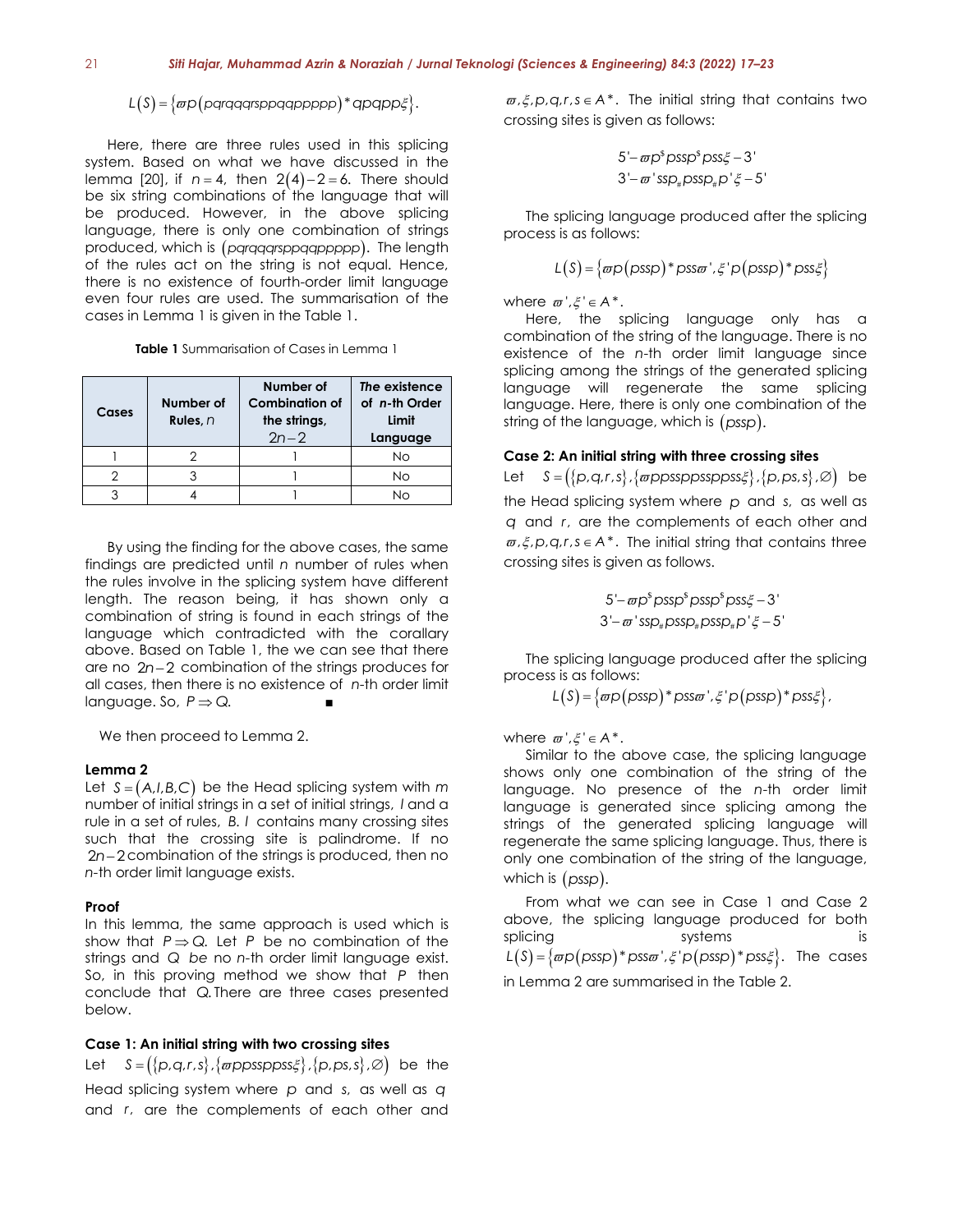**Table 2** Summarisation of Cases in Lemma 1

| Cas<br>es | <b>Number</b><br>οf<br>Rules, $n$ | Number of<br>Crossing<br><b>Site</b> | Number of<br>Combinati<br>on of the<br>strings,<br>$2n - 2$ | <b>The</b><br>existence<br>$of$ $n-th$<br>Order<br>Limit<br>Languag<br>е |
|-----------|-----------------------------------|--------------------------------------|-------------------------------------------------------------|--------------------------------------------------------------------------|
|           |                                   |                                      |                                                             | No                                                                       |
| っ         |                                   | 3                                    |                                                             | <b>No</b>                                                                |

Based on the Table 2, we prove that the number of combination of the string produced from the splicing system for both cases 1 and 2, then no *n-*th order limit language is generated. Since the same rule is applied and the crossing sites is a palindrome in the splicing system, there is no *n-*th order limit language is generated since splicing among the strings of the generated splicing language will regenerate the same splicing language.

In conclusion, only an initial string is used since in [16] stated that *m* number of initial string will only affect the pattern of the string in the language not the formation of the *n*-th order limit language. The same findings are predicted for more than three crossing sites in the set of initial strings.

The following theorem is derived by using Lemma 1 and Lemma 2.

#### **Theorem 1**

Let  $S = (A,I,B,C)$  be the Head splicing system consisting of *m* number of initial strings and *n* number of rules. If the *m* number of initial strings has several crossing sites where the crossing sites are palindrome and the set of the rules has different lengths, there is no existence *n-*th order limit language.

#### **Proof**

Lemma 1 consists of *m* number of initial strings and *n* number of rules with different lengths of rules. Based on Case 1 and Case 2, we can see that there is no existence of second and third-order limit languages even though two and three rules are used in the splicing system, respectively. Basically, there is no existence of the *n*-th order limit language if the rules in the splicing system are of different lengths.

Lemma 2 consists of *m* number of initial strings in a set of initial strings with many crossing sites such that the crossing site is palindrome. Only a combination of the string is observed in the set of the string produced and there is no existence of the *n*-th order limit language if the same rules are applied over the splicing system with more crossing sites in the set of initial strings.

So, if the splicing system consist of *m* number of initial strings has several crossing sites where the crossing sites are palindrome with the rules act on the initial string are of different length, there is only a combination of the string of the language is

produced. Therefore, there is no *n*-th order limit language produce.

# **4.0 CONCLUSION**

In this paper, two lemmas and a theorem have been introduced and discussed. Both lemmas are proven by direct proof method. For Lemma 1, we considered *m* number of initial strings and *n* number of rules consisting of different lengths of rules. For Case 1, 2 and 3, an initial string with two rules, an initial string with three rules and an initial string with four rules are used in the splicing systems, respectively. Still, there is no existence of second-order third-order and fourthorder limit language since the rule used in the splicing system are not of the same length and there is only a combination of the string of the language. For Lemma 2, *m* number of initial strings in a set of initial strings contains many crossing sites such that the crossing site is palindrome and a rule in a set of rules. Case 1 and Case 2 used an initial string that contains two and three crossing sites, respectively. The same splicing language is produced after the splicing process occurs. So, no *n-*th order limit language is formed because splicing among the strings of the produced splicing language regenerates the same splicing language. Based on the lemmas given above, a theorem on the non-existence of the *n*-th order limit language was given and discussed.

# **Acknowledgement**

The authors would like to thank the Ministry of Higher Education (MOHE) Malaysia for providing financial support under Fundamental Research Grant Scheme (FRGS) No. FRGS/1/2018/STG06/UMP/03/1. (University reference RDU190118).

# **References**

- [1] Alberts, B., Johnson, A., Lewis, J., Raff, M., Roberts, K. and Walter, P. 2015. Molecular Biology of the Cell. 6th ed. New York: W. W. Norton & Company. DOI: https://doi.org/10.1016/b978-0-12-279202-1.x5002-7.
- [2] Watson, J. and Crick, F. 1953. Molecular Structure of Nucleic Acids: A Structure for Deoxyribose Nucleic Acid. *Nature*.171(4356): 737-738. DOI: https://doi.org/10.1001/jama.269.15.1966.
- [3] Head, T. 1987. Formal Language Theory and DNA: An Analysis of the Generative Capacity of Specific Recombinant Behaviors. *Bulletin of Mathematical Biology*. 49(6): 737-59.

DOI: https://doi.org/10.1016/s0092-8240(87)90018-8.

[4] Head, T. 1998. Splicing Representations of Strictly Locally Testable Languages. *Discrete Applied Mathematics*. 87(1- 3): 139-47.

DOI: https://doi.org/10.1016/s0166-218x(98)00053-5.

- [5] Head, T. 2000. Splicing Languages Generated with One Sided Context. *Biosystems*. 57(2): 87-93. DOI: https://doi.org/10.1016/s0303-2647(00)00091-5.
- [6] Goode, E. 1999. *DNA Based Computers III.* USA: American